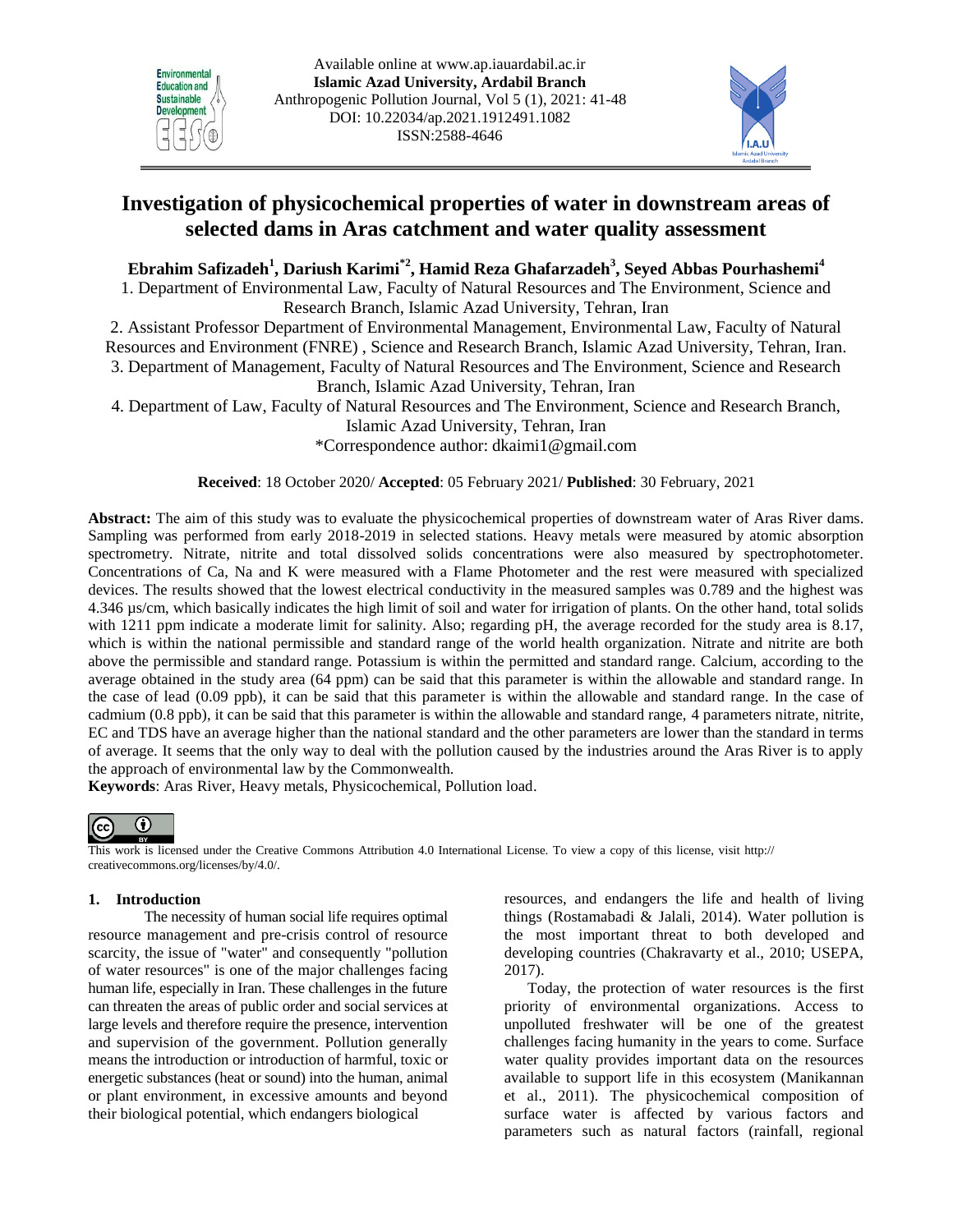geology, climate and topography) and human factors (urban wastewater, industrial and agricultural activities). Aquatic ecosystems are naturally the final recipients of heavy metals (Peng et al., 2009). Some metals are carcinogenic to humans. The study of the chemical quality of water resources is a suitable indicator to determine the capability of various uses, including agriculture, industry, services and washing and cleaning (WHO, 2006). Decreased quality of water resources also affects other natural resources in many ways, including reducing agricultural production, disrupting soil structure, changing climate conditions, and creating problems for human health (Farhadi et al., 2020).

 The entry of pollutants into aquatic ecosystems endangers both natural areas and the health of the inhabitants of the surrounding area. Pollutants that enter the environment from mining activities and effluents containing heavy metals penetrate into the soil and groundwater aquifers and have negative effects on the health of the region and the people. Ignoring such pollution will not only endanger the health of local people, but also endanger the health of a large part of the community. Heavy metals refer to any metal chemical element that has a relatively high density and is also toxic at low concentrations (Mansouri et al., 2020). Heavy metals are the building blocks of the earth's crust and do not degrade or erode (Jhajharia et al., 2011). Given the importance of heavy metals in aquatic environments, it is necessary to determine the concentration of these metals in environments such as freshwater rivers (Oihang et al., 2015; Imanpour Namin et al., 2011). Numerous studies have been conducted worldwide on the amount of heavy metals in aquatic ecosystems and their consequences, including the following: Concentrations of copper (Cu), lead (Pb), nickle (Ni), cadmium (Cd), mercury (Hg), and arsenic (As) were collected in samples collected from the Liangyang River. The results showed that the concentration of heavy metals is high in the rainy season and low in the dry season. The concentration of copper in the surface waters of the region was 2.4 to 131 times the reference concentration and after Cu copper, Ni, Cd, Pb, Hg, and As had the highest concentrations, respectively. However, compared to the Chinese environmental standard, first Cd cadmium, Hg, Pb, and Cu copper were

## **Materials and Methods**

## **Study area**

Aras River is one of the most important rivers in Iran, which is located in the northwestern border of Iran. The river originates from the heights of Min Gul in the south of Erzurum in Turkey and flows through the three countries of Iran, Armenia and Azerbaijan with a distance of 1072 km to the Kora River in Azerbaijan and then to the Caspian Sea (Bagirov & Bravarnik, 2005). Aras River has coarse-grained bedding materials with relatively high slope, shallow depth and in some cases wide width, generally located in the middle basin or mountainous area. The area of Aras catchment is 102000 identified as the most harmful elements, respectively. The concentration of Cu copper in sedimentary samples was 3.2 to 429 times the reference concentration and after Cu copper, Ni, Hg, Pb, Cd, and As had the highest concentrations, respectively (Guo et al., 2009).

 Huang et al. (2015) investigated the effects of electrical waste disposal on aquatic environments in Accra, Ghana. The results showed that the amount of heavy metals such as lead (Pb), cadmium (Cd), copper (Cu), and zinc (Zn) in aqueous samples is very high. Also, the old methods of recycling electronic waste lead to the release of these heavy metals. The rate of heavy metals and pollutants released from electronic wastes that adhere to sediments and thus enter aquatic environments is highly dependent on pH (Huang et al., 2015). Song et al. (2013) investigated the environmental impact of heavy metals released from e-waste recycling in China. They concluded that four types of heavy metals, copper, lead, cadmium and chromium, were released from electronic waste. To protect the environment, the recycling of electronic waste, which leads to the release of heavy metals into the environment, must be controlled (Song et al., 2013).

 Some legislators, such as France, Hungary, and Czechoslovakia, see water pollution control as part of the overall water issue, while countries such as Switzerland, the Netherlands, and Belgium consider it separately from other water issues. The need to prevent and reduce water pollution is one of the most important concerns of many European countries, and gradually over time, many laws have been enacted to protect the environment or control water pollution. Few countries today do not have specific or general laws on preventing water pollution. Considering that Aras catchment area covers three northwestern provinces of the country and is an important water source for this region, and considering the multiplicity and diversity of industrial and agricultural activities along the river, in this study, the physicochemical characteristics of this river has been examined. The purpose of this study is to determine the parameters, concentrations of elements and heavy metals and finally to measure and evaluate the current situation for various uses by comparing with national and international standards.

square kilometers, of which 41% (39478 square kilometers) belongs to the lands of Iran, The highest point in this basin is Sabalan peak with 4811 meters and the lowest point with a height of 20 meters is located at the outlet of Aras river located on the border of Iran and the Republic of Azerbaijan. The Aras River catchment area in Iran constitutes 22% of the Caspian Sea catchment area (Farabi et al., 2014). The water regime of this river is mainly due to snowmelt as well as streams obtained from rainfall and the existence of numerous natural springs. The maximum measured discharge of Aras River in normal years is 1100 cubic meters per second at Aras dam and 1600 cubic meters per second at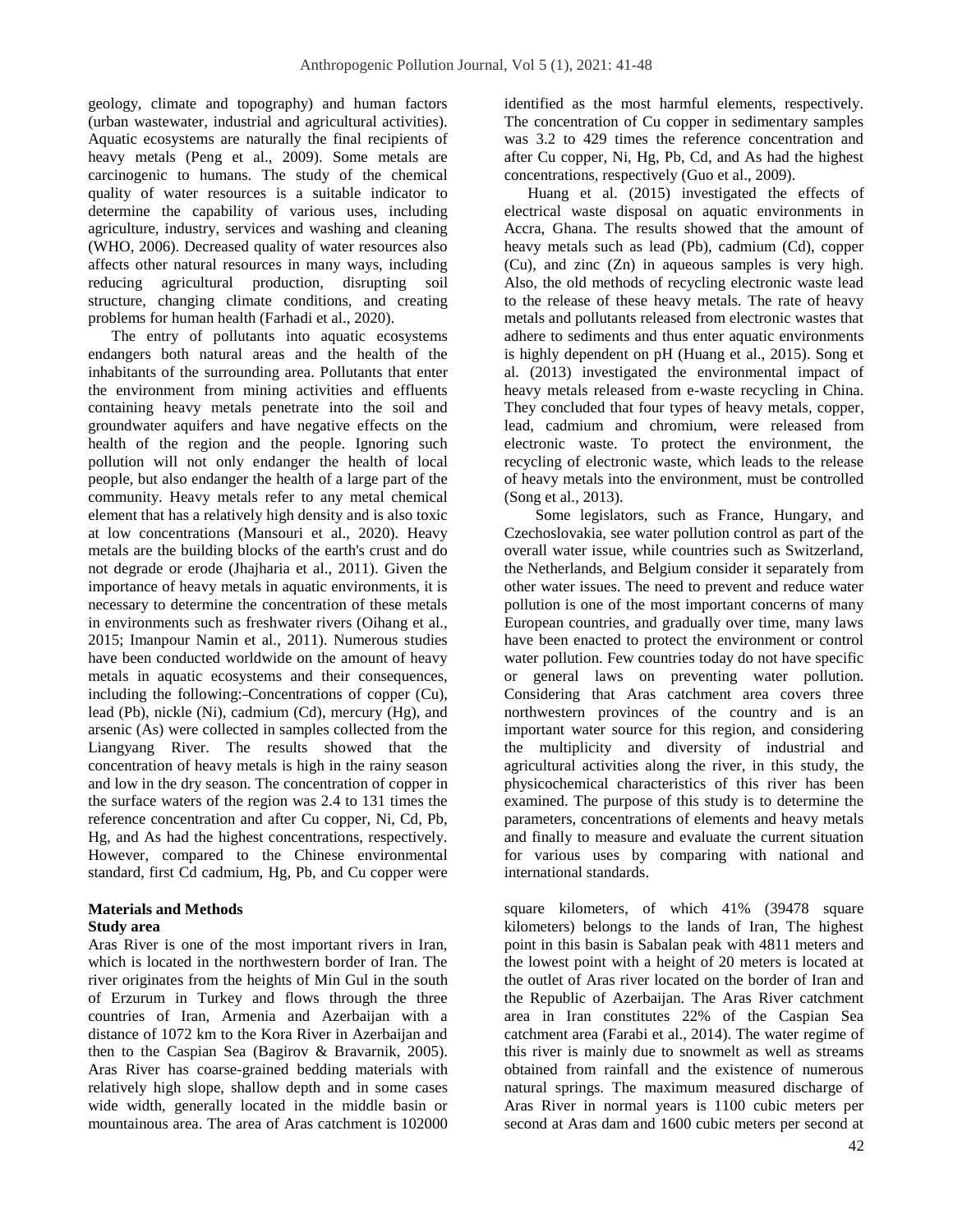Mill Moghan diversion dam and the minimum river discharge in dry years at Aras dam is 32 cubic meters per second. The average flow of this river is 183 cubic meters at Aras dam and about 250 cubic meters per second at Mil Moghan diversion dam. Figure 1, shows the location of the Aras catchment. The study area of this research is the industries and dams located in the border area of Iran and Armenia and downstream of this area.



Fig. 1- Location of the study area

#### **Methodology**

This research is of applied type and by survey method and through sampling and laboratory studies. Sampling was performed from early 2018 to mid-2019 in selected stations. Since the studies and measurements of pollutants have been done in a one-year ruling period, as a result, seasonal changes have been observed in it. The study area included the Aras River catchment located in Iran. Based on the visits made, as well as the study of documents and reports, these areas were considered as the centers of distribution of industrial and agricultural pollutants. Table 1 shows the names and specifications of the studied stations.

| Row | River name   | Province           |  |
|-----|--------------|--------------------|--|
|     | Baba Ahmad   | Azarbayjan Gharbi  |  |
| 2   | Aghzaman     | Ardabil            |  |
| 3   | Anar         | Ardabil            |  |
| 4   | Inanloo      | Ardabil            |  |
|     | Beig Baghloo | Ardabil            |  |
| 6   | Chokho Razmi | Azarbayjan Sharghi |  |
|     | Zenooz       | Azarbayjan Sharghi |  |
|     | Sheikh Ahmad | Ardabil            |  |

Sampling containers were made of 1 liter polymer which was thoroughly washed before sampling. Samples were taken from a distance of 2 m from the water's edge and 20 cm from the river. 3 water samples were taken in each station. One for the measurement of heavy metals, one for the measurement of nitrate  $(NO_3^-)$ , nitrite  $(NO_2^-)$ , electrical conductivity (EC), total dissolved solids (TDS), biochemical oxygen demand (BOD), and the other for the measurement of minerals such as sodium (Na), calcium  $(Ca)$ , and potassium  $(K)$ . The sample for heavy metals using concentrated nitric acid was pH less than 2

acidic. To prevent the possible deposition of captions and the growth of microorganisms and also to minimize surface adsorption by the walls of the container. The samples were then transferred to a trusted laboratory. Heavy metals, iron (Fe), Pb, Cd, Cu, chromium (Cr), Zn, manganese (Mn), and cobalt (Co) were measured by atomic absorption spectrometry.  $NO_3$ ,  $NO_2$ , and TDS concentrations were also measured by spectrophotometer. Concentrations of Ca, Na and K were measured with a Flame Photometer and the rest were measured with specialized devices. All samplings were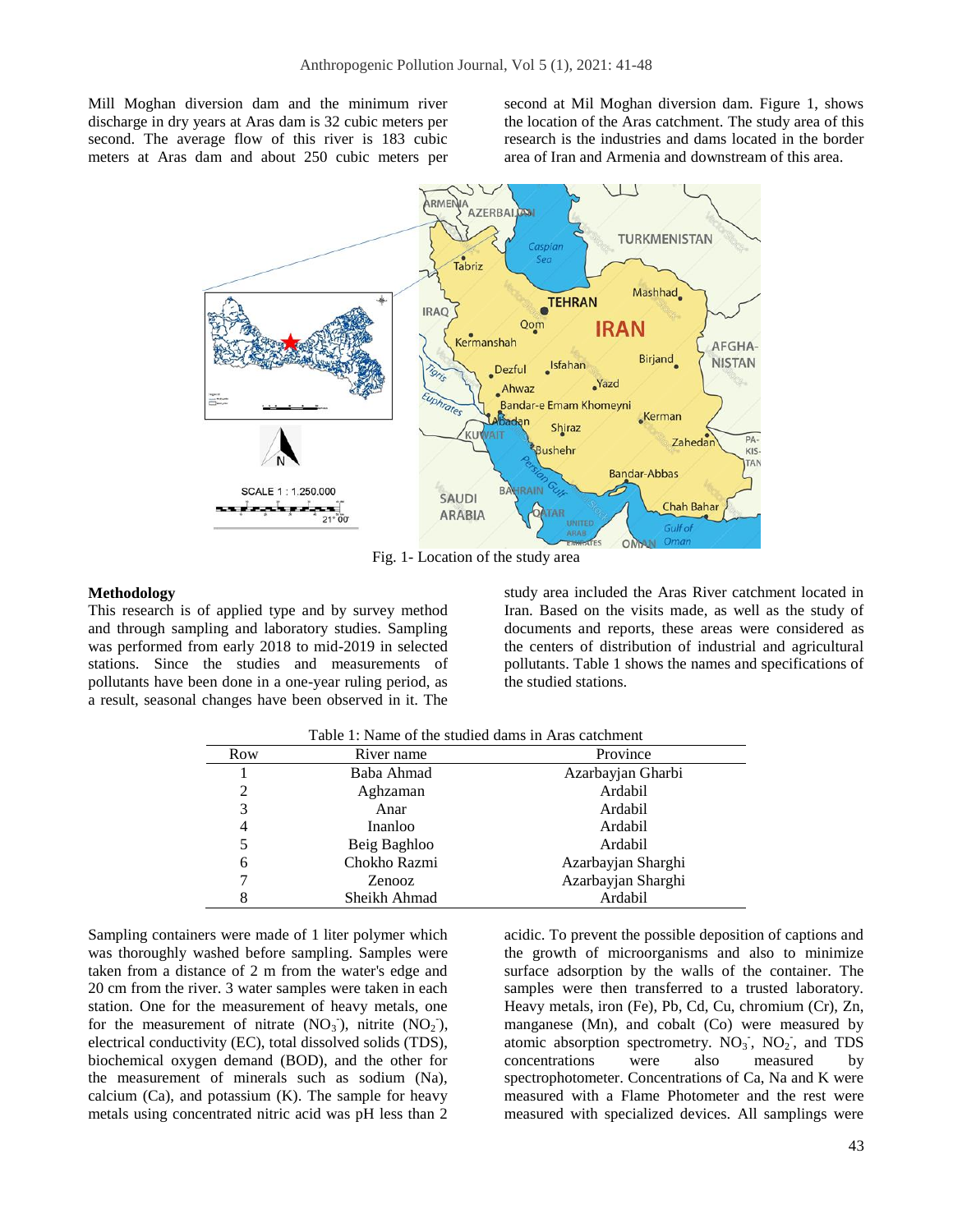repeated four times and the average number for each station was announced.

Contamination coefficient is obtained from the ratio of element concentration from the sample taken to the concentration of the same element in the background sample (Abrahim & Parker, 2008).

Equation (1)  
\n
$$
CF = \frac{c_{sample}}{c_{background}}
$$

The pollution load coefficient is also calculated from the following equation:

$$
F_{L1} = \sqrt[n]{CF_1 \times CF_2 \times CF_3 \times ... \cdot CF_n}
$$

Where CF: Pollution coefficient; n: Number of metals;  $C_{\text{background}}$ : amount of pollution concentration in the whole field of water;  $C_{\text{sample}}$ : The element concentration is taken in the sample.

CF>1: Indicates contamination in sediments. CF<1: It means no pollution.

 If PLI is close to 1, it indicates that the load or concentration of heavy metals is close to the base concentration, and if it is more than 1, it indicates that the sediment is contaminated (Wang et al., 2013). SPSS.18 software was used to investigate the data distribution and Spearman test was used to determine the correlation. Bivariate correlation analysis was also used to describe the relationship between the parameters. High correlation coefficient (close to  $+1$  and  $-1$ ) means high correlation between two pairs of variables and values close to zero indicate no correlation between the two variables at a significant level of  $P < 0.05$ . Explicitly, the parameters that show r greater than 0.7 are considered strong correlations, r between 0.5 to 0.7 moderate correlations, and r less than 0.5 weakly correlations. Strong correlations between elements indicate similar input sources or similar geochemical behavior of ions. In order to analyze and interpret the results, comparative comparison of data with standard tables of pollutants was used. Table 2 shows the standard of pollutants and parameters.

|  |  |  |  | Table 2: Quality standards for water parameters (Release to surface waters and agriculture) |
|--|--|--|--|---------------------------------------------------------------------------------------------|
|--|--|--|--|---------------------------------------------------------------------------------------------|

| Parameter / standard | WHO         | National limit | National      |
|----------------------|-------------|----------------|---------------|
|                      | Standard    |                | optimal limit |
| Nitrate (ppm)        | 50          | 50             | 70            |
| Nitrite (ppm)        | 0.5         | 0.5            |               |
| pH                   | $6.5 - 8.5$ | $7 - 8.5$      | $6.5 - 9$     |
| <b>TDS</b>           | 1400        | 1000           | 1500          |
| Na (ppm)             | <b>200</b>  | <b>200</b>     | <b>200</b>    |
| $K$ (ppm)            | 12          | 12             | 14            |
| $Ca$ (ppm)           | <b>200</b>  | <b>200</b>     | 350           |
| $Pb(\mu/l)$          | 10          | 10             | 20            |
| $Cd (\mu/l)$         | 3           | 3              | 5             |
| Fe (ppm)             | 300         | 300            | 400           |
| $Mn$ (ppm)           | 400         | 400            | 400           |

(World Health Organization and National Standard) (Nooshady et al., 2009)

## **2. Results**

The results of physicochemical parameters of the studied samples downstream of the selected dams of Aras River are presented in Table 3. According to the research findings, the concentration range of  $NO<sub>3</sub>$  was 26 to 717 ppm with an average of 323. The highest amount of  $NO_3$  was recorded in station number 7 (Zenooz dam) and the lowest amount of nitrate was recorded in station number 1 (Baba Ahmad dam). In the case of  $NO<sub>2</sub>$ , the minimum level was 0.02 ppm in station number 1 (Baba Ahmad dam) and the highest level was 0.98 ppm in station number 7 (Zenooz dam), the average was 0.67. Regarding EC, the lowest measured amount was 789 µS/cm in station number 2 (Aghzaman), the highest amount belonged to Zenooz station with 2364 µS/cm, and the average was 1645 µS/cm. Regarding pH, the lowest value of 7.64 belonged to Aghzaman Dam and the highest value belonged to Zenooz Dam with 9.23 and the

average was 8.17. In the case of Na, the lowest amount of 49 ppm belonged to Aghzaman dam and the highest amount of 90 belonged to Chokho Rzami dam and the average was 67 ppm. In the case of K, the lowest amount of 5.8 ppm belongs to Baba Ahmad Dam and the highest amount of 8.2 ppm belongs to Zenooz Dam, the average of this parameter was 7.5. Also; In the case of Ca, the lowest level of 38 ppm belonged to Zenooz dam and the highest level of 81 ppm was measured in Baba Ahmad dam, the average of this parameter was 64. The TDS were measured with the lowest amount of 568 ppm in Baba Ahmad Dam and the highest amount in Zenooz Dam with 1920 ppm.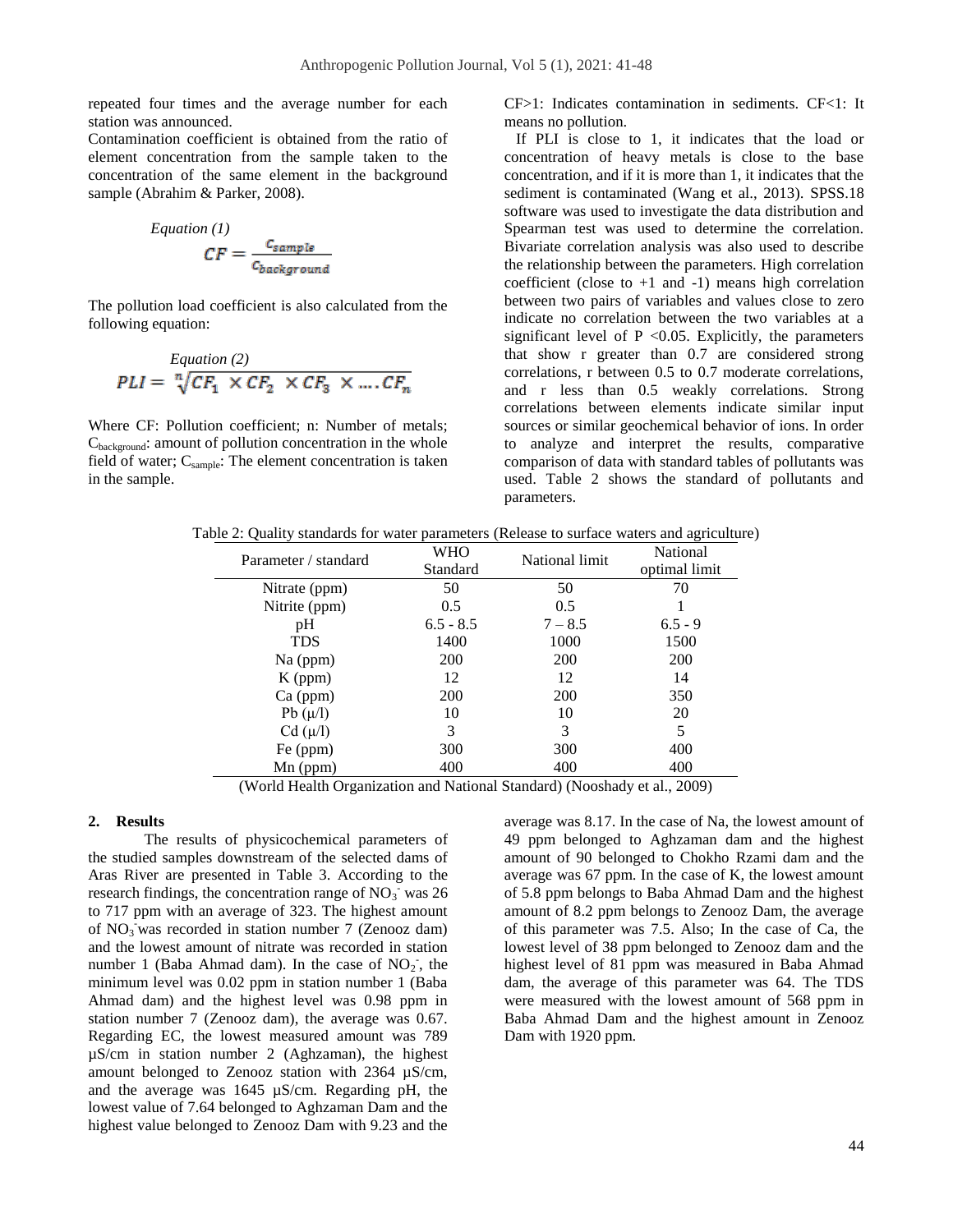| Parameter       | Unit       | Minimum | Maximum | Average | Standard  |
|-----------------|------------|---------|---------|---------|-----------|
|                 |            |         |         |         | deviation |
| NO <sub>3</sub> | ppm        | 26      | 717     | 323     | 187.64    |
| NO <sub>2</sub> | ppm        | 0.02    | 0.98    | 0.67    | 0.45      |
| EC              | $\mu$ S/cm | 0.789   | 4.346   | 3.145   | 345.66    |
| pH              |            | 7.64    | 9.23    | 8.17    | 0.43      |
| Na              | ppm        | 49      | 90      | 67      | 11.1      |
| K               | ppm        | 5.8     | 8.2     | 7.5     | 0.56      |
| Ca              | ppm        | 38      | 81      | 64      | 11.46     |
| <b>TDS</b>      | ppm        | 568     | 1920    | 1211    | 469.07    |
| P <sub>b</sub>  | ppb        | 0.05    | 0.2     | 0.09    | 23.2      |
| C <sub>d</sub>  | ppb        | 0.02    | 1.78    | 0.8     | 15.11     |
| Cu              | ppb        | 0.6     | 29.1    | 11.7    | 5.97      |
| Mn              | ppb        | 6.7     | 88.16   | 7.9     | 18.63     |
| Cr              | ppb        | 9.66    | 38.26   | 12.45   | 9.67      |
| Co              | ppb        | 12.78   | 181.36  | 57.89   | 34.74     |
| Fe              | ppb        | 7.6     | 292.31  | 88.92   | 87.17     |
| Zn              | ppb        | 1.9     | 69.87   | 11.87   | 11.53     |

Table 3: Descriptive statistics of physicochemical parameters of samples extracted from downstream of the studied dams in Aras River (Sample number  $= 4$ )



Fig. 2- Comparative diagram of measured parameters in selected stations (Source: Research Findings)

According to the Pearson correlation analysis of measured parameters in the study area, there is a significant correlation between EC, TDS and heavy metals parameters at the level of 0.01. On the other hand, there is also a correlation between the parameter of Fe and EC at the level of 0.01. There is, moreover, a correlation between Ca and K parameters at the level of 0.01. On the other hand, there is a correlation between  $NO<sub>3</sub>$ ,  $NO<sub>2</sub>$ , Na, Ca, K, and TDS. However, the pH parameter had no correlation with other parameters.

#### **3. Discussion**

Rivers have historically been one of the main resources of water used by humans; current water is considered in terms of biology and fishery. Surface water has a great potential for contamination human societies and industrial centers (Jalili, 2020). Since water salinity is a function of two parameters of EC and TDS, EC less than 0.7 µs/cm does not limit plant growth and the range between 0.7-3 µs/cm indicates average limit and rate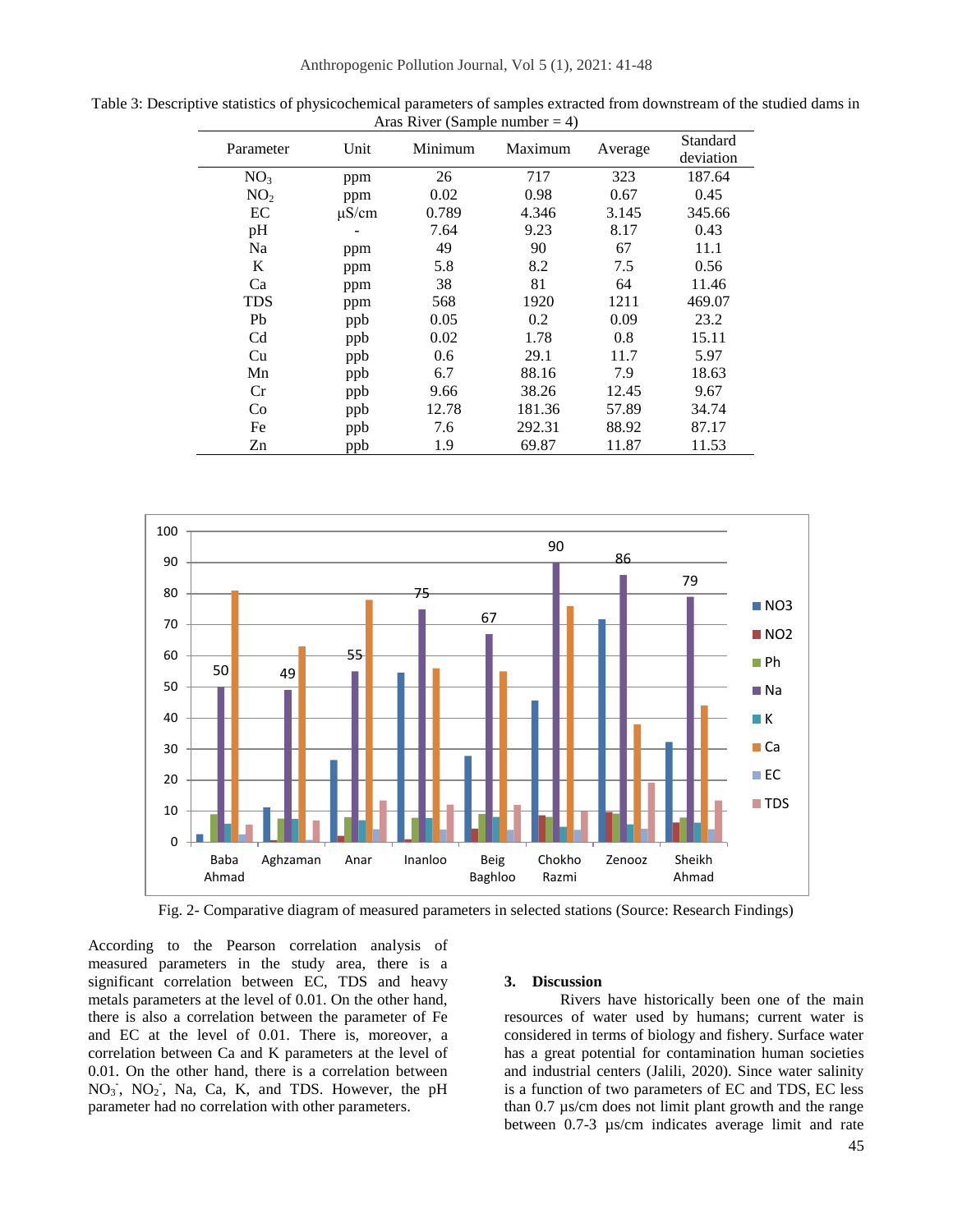higher than 3  $\mu$ s/cm indicates a high limit, by comparing the research results, it is determined that the lowest EC in the measured samples is 0.789 and the maximum is 4.346 µs/cm, which in principle indicates a high limit of soil

and water for irrigation of plants. The Wilcox diagram is plotted for the relationship between electrical conductivity and sodium parameters (Fig. 3).



Fig. 3- Wilcox diagram for the relationship between electrical conductivity and sodium parameters (Source: Research Findings)

 On the other hand, TDS are also considered as the second parameter affecting water salinity. Accordingly, if the measured rate is less than 450 ppm, it indicates no limit and the range between 450-4000 ppm indicates a moderate limit and above 2000 ppm indicates a severe limit. The results show that the mean measured for this parameter in the study area is 1211 ppm, which indicates a moderate limit for salinity. However, the results indicate that with the exception of Baba Ahmad Dam, other areas have moderate to high limits for this parameter. In addition, the national allowable limit for this parameter is 1000 ppm and the optimum national limit is 1500 ppm, the average result (1211 ppm) is beyond this range. Also; regarding pH, the recorded average for the study area is 8.17, which is within the national permissible and standard range of the WHO, but in 2 points (Beig Baghloo and Zenooz) was above the national permissible and permissible range. In the case of  $NO<sub>3</sub>$ , the permissible limit of the WHO and the national standard is 50 ppm, the average of which was 323 ppm, and in the case of  $NO<sub>2</sub>$ , the permissible limit of the WHO and the national standard is 0.5 ppm, which is the average. Measured is 0.67 ppm. Both cases indicate that it is higher than the allowable limit, which naturally requires the use of treatment methods for use as drinking water or irrigation for agriculture.

 Regarding K, it can be said that the standard of the WHO and the national limit for this parameter is 12 ppm and the optimum national limit is 14 ppm. According to the mean obtained in the study area (7.5 ppm), it can be said that this parameter is within the allowable and standard range. Regarding Ca, it can be said that the standard of the WHO and the national limit for this parameter is 200 ppm and the optimum national limit is 350 ppm. According to the mean obtained in the study area (64 ppm), it can be said that this parameter is within

the allowable and standard range. Even the maximum area limit (83 ppm) is within the allowable range. In the case of heavy metals; In the case of Pb, the WHO standard and the national permissible limit for this parameter are 10 ppb and the optimum national limit is 20 ppb. According to the mean obtained in the study area (0.09 ppb), it can be said that this parameter is within the allowable and standard range. Even the maximum area limit (0.2 ppb) is within the allowable range. In the case of heavy metals; In the case of Cd, the WHO standard and the national limit for this parameter are 3 ppb and the optimum national limit is 5 ppb. According to the mean obtained in the study area (0.8 ppb), it can be said that this parameter is within the allowable and standard range. Even the maximum range (1.78 ppb) is within the allowable range. Regarding Fe, it can be said that the standard of the WHO and the national limit for this parameter is 300 ppm and the optimal national limit is 400 ppm. According to the mean obtained in the study area (7.9 ppm), it can be said that this parameter is within the allowable and standard range. Even the maximum area limit (88 ppm) is within the allowable range. Regarding Mn, it can be said that the standard of the WHO and the national limit for this parameter is 400 ppm and the optimum national limit is 400 ppm. According to the mean obtained in the study area (88.92 ppm), it can be said that this parameter is within the allowable and standard range. Even the maximum area limit (292 ppm) is within the allowable range.

Considering the correlation between  $NO_3^-$  and  $NO_2^-$ , and their similar sources and conversion of  $NO_3^-$  to  $NO_2^$ during the chemical process, it can be concluded that the high concentration of these variables is due to improper use of pesticides and chemical fertilizers used in agriculture and the entry of municipal wastewater and it can be industrial.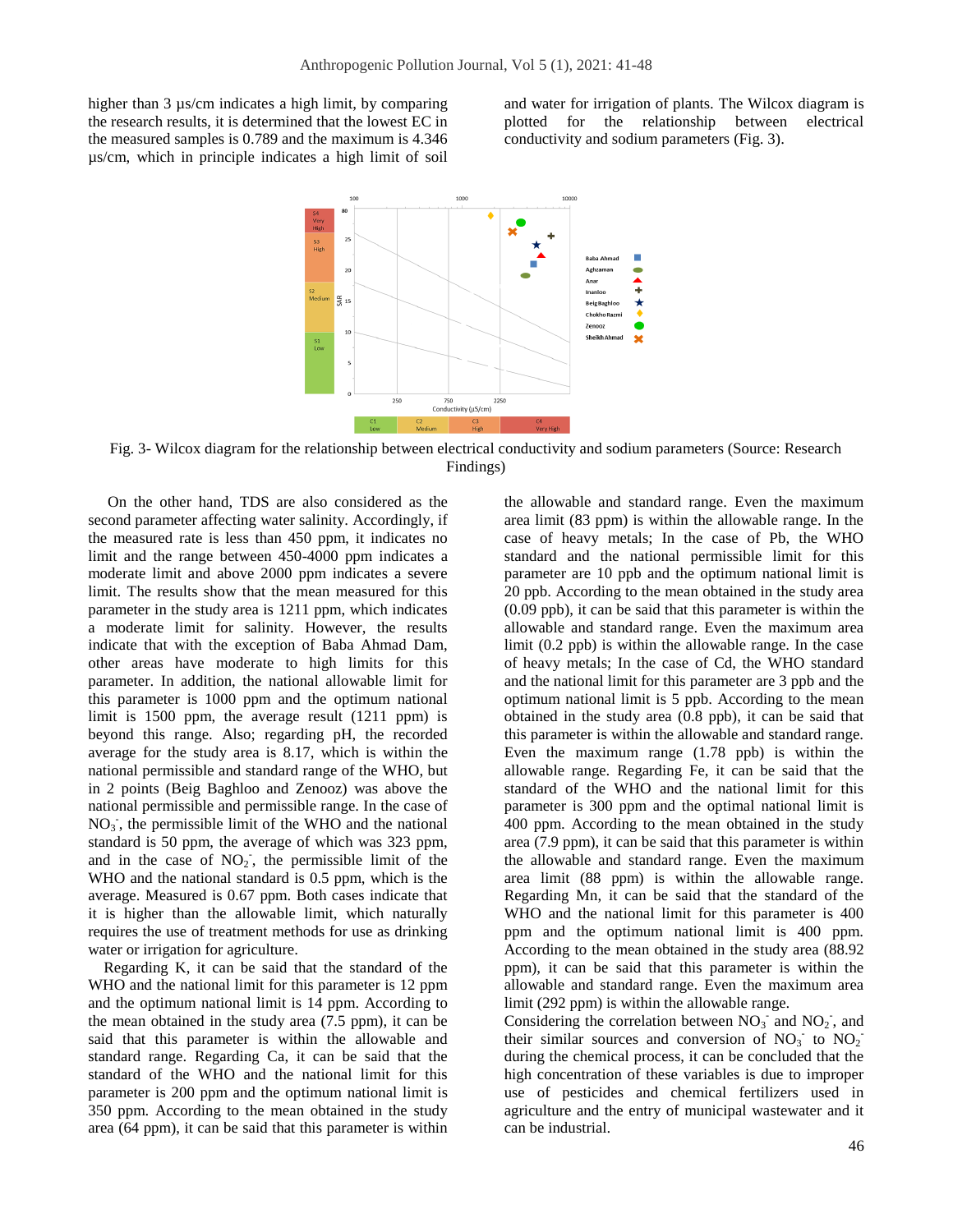In the case of EC and TDS, the proximity of the variables affecting these two variables can indicate the same sources affecting them, most of which is pollution caused by the entry of municipal and industrial wastewater. The correlation between sodium and EC is due to the direct effect of Na on EC levels. In principle, Na is one of the main factors in the formation of EC.

 As mentioned in the introduction, the main source of heavy metals entering the Aras River is factories and industries located in Azerbaijan and Armenia. In the meantime, it seems that dam construction causes an increase in nitrate and nitrite and other parameters.

 The results of the present study are similar to some studies conducted in the study area, which include: Javadinehad et al., (2014) and Aazami & Taban (2019). As a recent study has shown, the amount of heavy metals in the Aras River at some stations has been higher than national and international standards. On the other hand, as the results of the Bakhtiari (2019) study show, other countries bordering the Aras River, especially Armenia, should make more commitments to protect the Aras River environment. Aspects of environmental rights in this river are not fully observed and all kinds of environmental pollution can be observed in it.

## **Conclusion**

According to the research results, it is clear that the 4 parameters nitrate, nitrite, EC and TDS have an average higher than the national standard and the other parameters are lower than the standard in terms of average. However, in some stations, numbers higher than national and international standards have been seen. The highest level of pollution is observed in Zenooz and Chokho Razmi stations. It seems that the only way to deal with the pollution caused by the industries around the Aras River is to apply the approach of environmental law by the Commonwealth. The issue of water pollution is one of the serious dangers that threatens water resources and with the increase of population and the growing development of the country, not only this sensitivity has not decreased, but it has become more and more complex and its problems have become more serious and the need for basic planning to determine quality privacy, and makes the quality protection of water resources and the prevention of their pollution more obvious.

**4. Conflict of interest**

The authors declare that they have no conflict of interest.

## **5. Additional Information And Declarations Funding**

## **Grant Disclosures**

*-*

There was no grant funder for this study.

## **Competing Interests**

The author declare there is no competing interests,

regarding the publication of thismanuscript **Author Contributions** 

**Ebrahim Safizadeh**: Prposed the plan and analyzed the data.

**Dariush Karimi**: Conceived the experiments

**Hamid Reza Ghafarzadeh**: Authored or revised drafts of the paper

**Seyed Abbbas Pourhashemi**: Approved the final draft. **Ethics Statement** 

Department of Environmental Law, Faculty of Natural Resources and The Environment, Science and Research Branch, Islamic Azad University, Tehran, Iran

## **References**

- Abrahim GMS., Parker RJ., (2008). Assessment of heavy metal enrichment factors and the degree contamination in marine sediments from Tamaki, *Estuary*, Auckland, New Zealand. Environmental Monitoring and Assessment, 136: 227-238.
- Amfo-Otu R., Kwesi Bentum J., Omari S., (2013). Assessment of Soil Contamination through E-Waste Recycling Activities in Tema Community One. *Environment and Pollution*; Vol. 2, No. 2; 2013: 66-70.
- Aazami J., Taban P., (2019). [Monitoring of Heavy](http://ijt.arakmu.ac.ir/article-1-633-en.pdf)  [Metals in Water, Sediment and Phragmites](http://ijt.arakmu.ac.ir/article-1-633-en.pdf)  [australis of Aras River along the Iranian-](http://ijt.arakmu.ac.ir/article-1-633-en.pdf)[Armenian Border,](http://ijt.arakmu.ac.ir/article-1-633-en.pdf) IJT. 2018; 12 (2) :1-6 URL[: http://ijt.arakmu.ac.ir/article-1-633-en.html](http://ijt.arakmu.ac.ir/article-1-633-en.html)
- Bagirov ZA., Bravarnik SE., (2005). Water-management and power use of the Araks River. Translated from Gidrotekhnicheskoe Stroitel'stvo, 19 (1), 42- 47, January, 1985. *J. Power Technol. Engin.* (Formerly Hydrotechnical Construction). pp. 35- 40.
- Cool G., et al (2010). Evaluation of the vulnerability to contamination of drinking water systems for rural regions in Que´bec, Canada. *Journal of Environmental Planning and Management*, 53: 615–638.
- Farabi SMV., Ganjian Khanari A., Vahedi F., Sharifian M. (2014). A Study of Aquaculture Development in Aras River Basin - Ardabil Province, *Journal of Fisheries*, Islamic Azad University, Azadshahr Branch, Year 8, Number 1, Spring 1993, 110-101 pp.
- Farhadi H., Fataei E., Kharat Sadeghi M., (2020). The Relationship Between Nitrate Distribution in Groundwater and Agricultural Landuse (Case study: Ardabil Plain, Iran), Anthropogenic Pollution Journal, Vol 4 (1), 2020: 50-56
- [Guo Y.](http://www.ncbi.nlm.nih.gov/pubmed/?term=Guo%20Y%5BAuthor%5D&cauthor=true&cauthor_uid=19549938), [Huang C.](http://www.ncbi.nlm.nih.gov/pubmed/?term=Huang%20C%5BAuthor%5D&cauthor=true&cauthor_uid=19549938), [Zhang H.](http://www.ncbi.nlm.nih.gov/pubmed/?term=Zhang%20H%5BAuthor%5D&cauthor=true&cauthor_uid=19549938), [Dong Q.](http://www.ncbi.nlm.nih.gov/pubmed/?term=Dong%20Q%5BAuthor%5D&cauthor=true&cauthor_uid=19549938) (2009). Heavy metal contamination from electronic waste recycling at Guiyu, Southeastern China. *[J Environ](http://www.ncbi.nlm.nih.gov/pubmed/19549938)  [Qual](http://www.ncbi.nlm.nih.gov/pubmed/19549938)*. 2009 Jun 23; 38(4):1617-26.